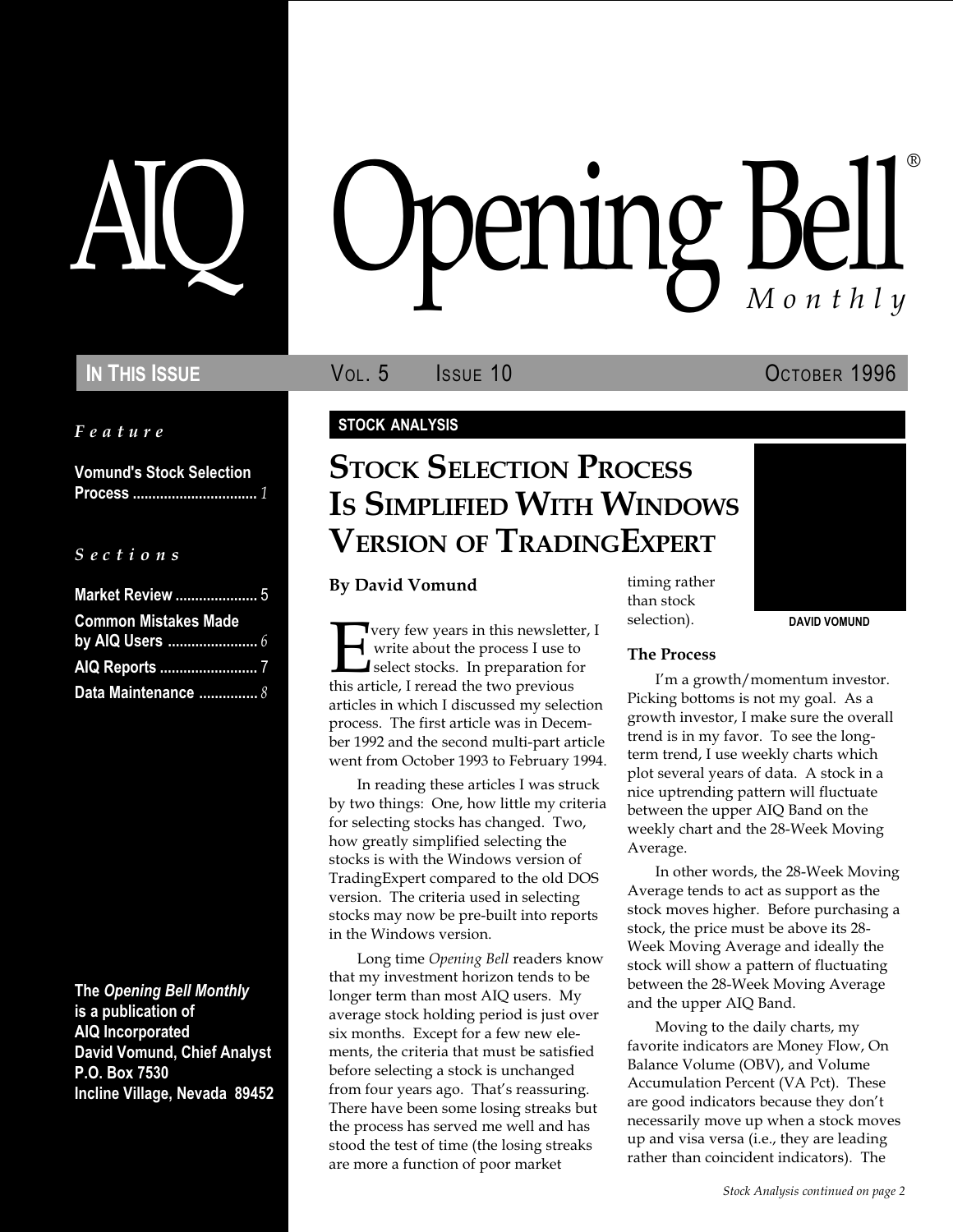### AIQ Opening Bell

### STOCK ANALYSIS continued ...

degree that money is flowing into or out of a stock. Since volume is the fuel that can sustain a rally, the indicators use both price and volume activity. Ideally, a stock rises on heavy volume and falls on light volume.

Money Flow and VA Pct also factor in where the stock closes relative to its daily range. It is considered most bullish when a stock rises on heavy volume and closes near or at its high price for the day. A stock that rallies during the day but closes near its low is said to be under distribution and this type of price activity causes the indicators to fall.

Both Money Flow and VA Pct are based on the same formula, so you can choose to use one or the other. If VA Pct is very bullish, Money Flow will be the same.

There are two things to watch for with these indicators:

- Positive VA Pct
- Positive divergence with OBV or Money Flow

We want the VA Pct indicator to be positive (above zero) and the longer it's been positive the better. Ideally, we want it to be above zero for most of the period that can be plotted on an AIQ daily chart (six to eight months). This type of VA Pct activity is of little value for short-term forecasting, but works

### PLEASE SEND CORRESPONDENCE TO:

Opening Bell Monthly G.R. Barbor, Editor P.O. Box 7530 Incline Village, NV 89452

AIQ Opening Bell Monthly does not intend to make trading recommendations, nor do we publish, keep or claim any track records. It is designed as a serious tool to aid investors in their trading decisions through the use of AIQ software and an increased familiarity with technical indicators and trading strategies. AIQ reserves the right to use or edit submissions.

For subscription information, phone 1-800-332-2999 or 1-702-831-2999.

© 1993-1996, AIQ Systems



well in picking stocks that will outperform over a one year or longer time horizon.

The second thing to look for is whether the OBV or Money Flow line is stronger or weaker than price action. Since these are leading indicators, we want them to be performing better than price. If the stock is near its highs, we want one or both of these indicators to be in new high territory. If the stock just made a new near-term low, we

want these indicators to be above their lows. These are called "positive" divergences." Positive divergences are also useful for short-term forecasting.

Another indicator that I am now using is the RSMD SPX indicator, which is relative strength plugged into a MACD formula. In effect, this indicator measures the momentum of relative strength. The daily RSMD SPX should be above its signal line and moving higher.

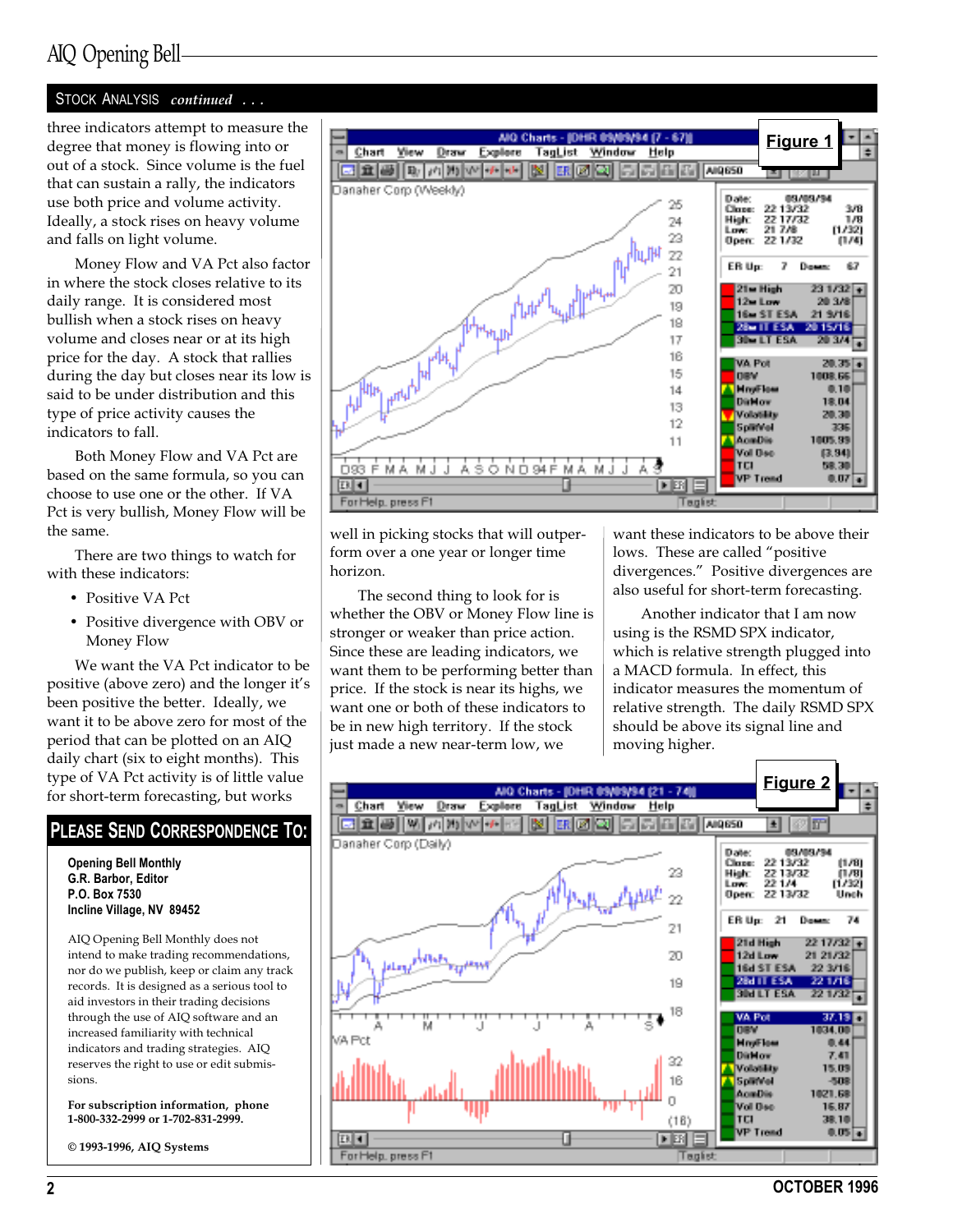### STOCK ANALYSIS continued ...

The Expert Ratings issued for stocks are designed for short-term investors and are countertrend. Because I am a trend follower and usually hold a stock for several months, I loosen the Expert Rating requirement. For my selection process, it is not required to have an Expert Rating buy signal in the last 10 days. Expert Ratings, however, should not be ignored because they reflect the reading of all the indicators.

Since I only focus on a few indicators, I let the Expert Ratings tell me if the other indictors are negative. Before a stock is purchased, it must be on an Expert Rating buy signal that is confirmed by the Directional Movement Index (DMI). The stock is on a confirmed buy signal if it has an Expert Rating signal of 95 or greater and the DMI moves above zero. When the DMI is positive, all sell signals are ignored.

A final element in my stock selection process deals with fundamentals rather than technicals. When you buy a stock, you become part owner in a company. If you are becoming part owner, why buy a company that is losing money?

I'm a believer in limiting the stocks you are examining to those that have passed a fundamental screening. There are several ways to do this without



having to become a fundamental expert. Two good sources are the Value Line rankings which can be found in most libraries and "Your Weekend Review" section of Friday's Investor's Business Daily.

For those who want to build their own screening model, the AIQ Fundamentals Module works well. This module will also import Telescan ProSearch scan files.



#### Putting It All Together

Let's look at an example of a stock that has all of the criteria that I have discussed. In searching for an example, I examined all the stocks recommended in my Stock Alert Newsletter that returned more than 50%. The best example is Danaher (DHR), a stock that I recommended three times in the last two years. In the following example, we will examine Danaher on the date it was first recommended. At that time, I was using the DOS version of TradingExpert. Later, I'll show how the new Windows version of TradingExpert can be used to more quickly identify winning stocks.

Danaher (DHR) was first recommended on September 9, 1994. Looking at Danaher's weekly chart shown in Figure 1, we see that the stock is in a nice uptrend and is fluctuating between its upper AIQ Band and its 28- Week Moving Average. The stock shows low volatility while it slowly and steadily moves higher. It would have been nice to buy the stock in early 1993 when it first began this "stairstep" pattern, but I'm a believer that what is high can go higher. In this case, the stock was again recommended in

Stock Analysis continued on page 4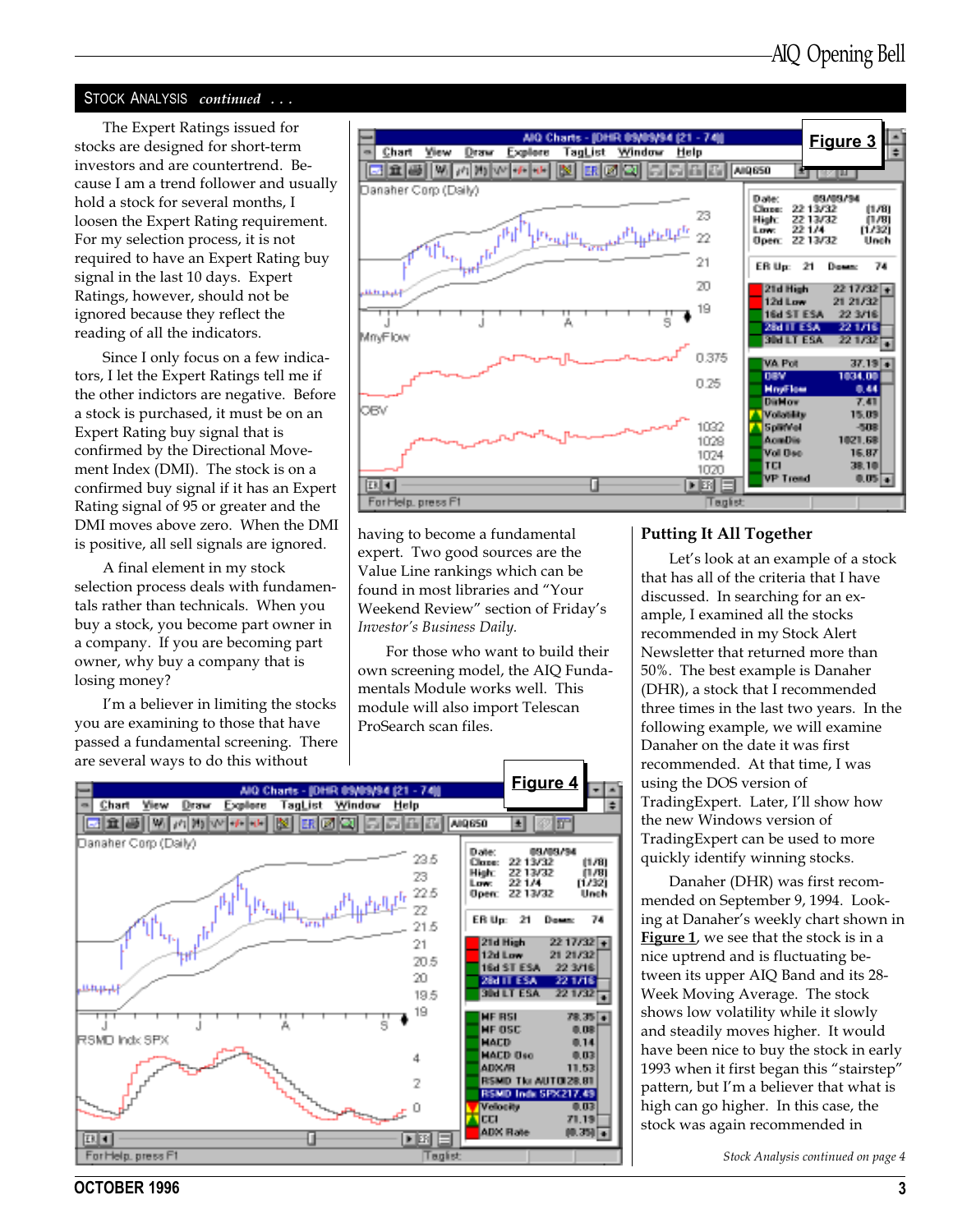### AIQ Opening Bell

### STOCK ANALYSIS continued ...

Figure 2 is a daily chart of DHR, with the VA Pct indicator plotted. Notice that this indicator is above the zero line for most of the prior six months. This is a sign of accumulation and indicates that the long-term prospects of the stock are attractive.

**Figure 3** shows both the Money Flow and On Balance Volume indicators. We see a positive divergence in both indicators. While the stock is just below its recent high price, both Money Flow and On Balance Volume are at new highs. While the stock has moved sideways during the last two months on the chart, volume was heavier on the days when it advanced and the stock tended to close in the upper half of its daily range. This is another sign of accumulation and points toward a bullish situation over the short term.

Figure 4 shows the RSMD SPX indicator. The indicator is rising, which tells us the momentum of the DHR's relative strength is increasing. On the daily chart, this indicator gives short-term readings and is subject to whipsaws. But, despite its drawbacks, it helps to increase the odds that the stock will go up shortly after it is purchased. For a longer-term reading, the weekly chart can be used.



Figure 5 verifies that the stock is on an AIQ buy signal. A 96 up reading was registered on August 11, 1994. Initially, the signal was not confirmed the Directional Movement Index was negative. But once the Directional Movement Index moved positive, the signal was confirmed.

Danaher continued its steady upward march and it wasn't until July of this year that the stock experienced a 15% correction, after reaching a high

|                                    | AIO Charts - 前庄内 电抽象参考 位1 - 74篇     |                       | Figure 6<br>w.                                             |
|------------------------------------|-------------------------------------|-----------------------|------------------------------------------------------------|
| Chart<br>Vilew.<br>Explore<br>Draw | TagList<br>Window                   | Help                  | ÷                                                          |
| RИ<br>DA N<br>● 手を                 | м<br>Dδ.<br>the list<br>甌<br>lin d  | 區<br>圖<br><b>HELM</b> | 449650<br>m<br>土                                           |
| Danahar Corp (Daily) PtFig (ZOOM)  |                                     |                       |                                                            |
|                                    |                                     | 23                    | Dolle:<br>03/03/34<br>99.19.799<br><b>Closed</b><br>11.791 |
|                                    |                                     | 21                    | Hight<br>22.13/32<br>пля<br>221/4<br>ri/321<br><b>Low:</b> |
|                                    |                                     |                       | 22.13/32<br><b>Doen:</b><br>Unch                           |
|                                    |                                     | 19.5                  |                                                            |
|                                    |                                     | 18.5                  | 74<br>ER Um<br>21<br>Down                                  |
|                                    |                                     |                       | 21d High<br>$2217/32 +$                                    |
|                                    |                                     | 17.5                  | 12d Low<br>21 21 32<br>22.3/16<br>16d ST ESA               |
|                                    |                                     | 16.5                  | 221716<br>25d TT ESA                                       |
|                                    |                                     |                       | 医阿斯卡切<br><b>Page Type</b>                                  |
|                                    |                                     | 16.6                  | La rum bile.<br>1021.58                                    |
|                                    |                                     | 14.5                  | <b>Moll Disp</b><br>16,87                                  |
|                                    |                                     |                       | TEL<br><b>7818</b>                                         |
|                                    |                                     | 13.5                  | VP Trend<br>自服<br><b>SVMA</b><br>电 24                      |
|                                    |                                     | 12.5                  | <b>Trend Score</b><br><b>SE ST</b>                         |
|                                    |                                     |                       | 22.41<br>Piling                                            |
|                                    |                                     | 11.5                  | <b>RS Tkr AUTO</b><br>128,03<br>RS lady SPA<br>216,52      |
|                                    | 兵<br>93.<br>F<br>A O 94 F<br>М<br>J | м                     | <b>RSI AIO</b><br>45.79 元                                  |
| 医回                                 |                                     | $ F $ $E$ $E$         |                                                            |
| For Help, press F1                 |                                     | Taglist               |                                                            |

price of \$43 1/2.

### The Windows Advantage

Danaher was selected using the DOS version of TradingExpert. At that time, I made a tag list of fundamentally attractive stocks and then scrolled through the tag list looking for attractive situations.

The built-in reports of the DOS version were not used because I was only interested in those stocks that were on my fundamental list. When reports were run, the system looked at all the stocks in my database. Also, there were no reports that screened for my established criteria.

With the new Windows version of TradingExpert, the entire stock selection process is simplified and improved. I can now run reports only on the stocks that are in my fundamental tag list. The other "noise" is filtered out.

The second major advantage is that the Windows version incorporates built-in reports which screen for most of my selected criteria. For example, the Persistence of Money Flow report in TradingExpert for Windows can be used to screen for stocks that have a positive VA Pct indicator at least 90% of the time in the last six months (as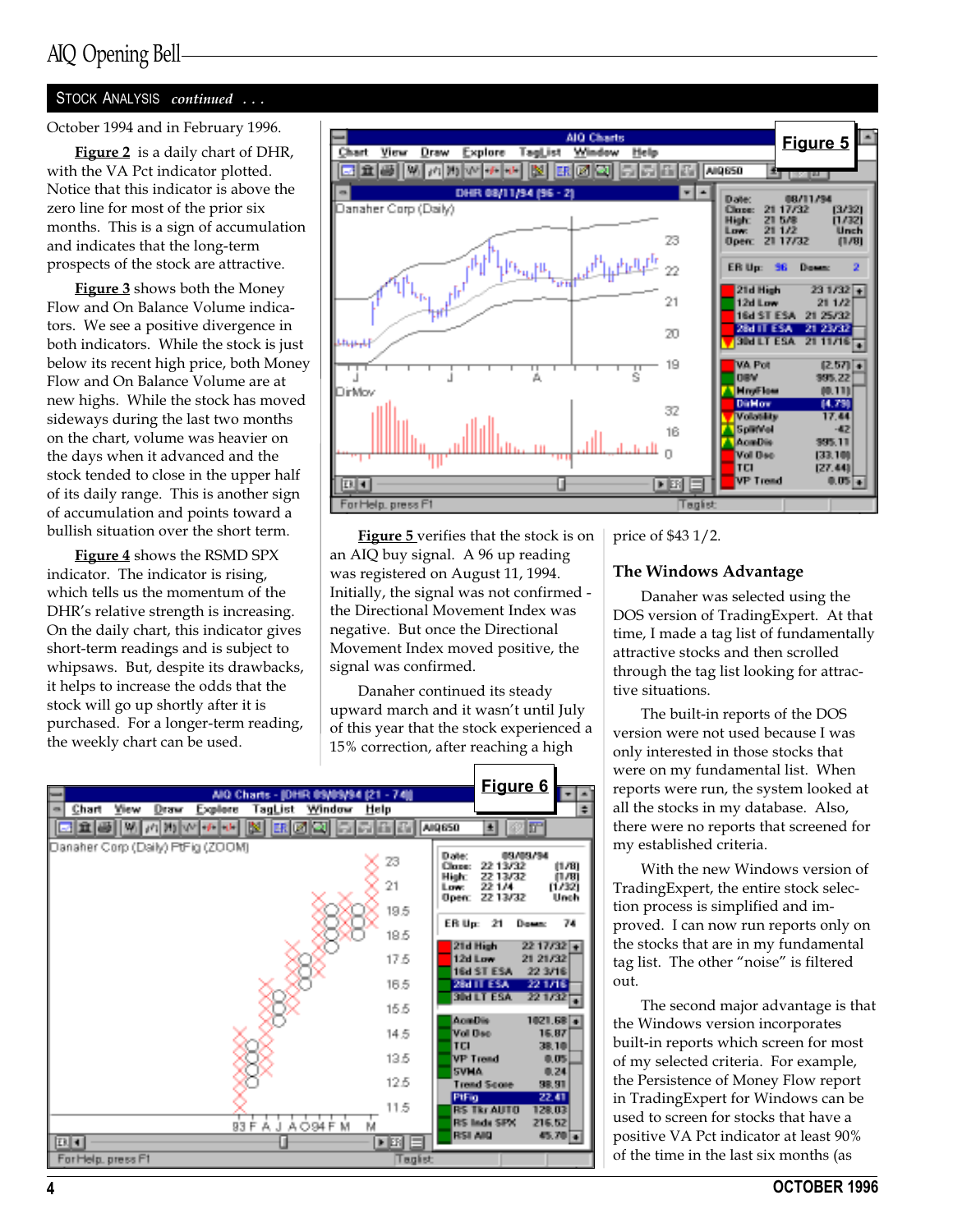### STOCK ANALYSIS continued ...

was the case with Danaher as seen in chart in Figure 2). Using a database of 1500 stocks, I conducted a study that ran from 1994 to the beginning of 1996 and found that the top 10 stocks on this report gained an average of 34% the following year. (This story was reported in the May, 1996 Opening Bell.)

The Price Volume Divergence report will also list stocks that show a positive divergence by one or both of the On Balance Volume and Money Flow indicators. Using a database of the 500 stocks in the S&P 500, I performed a study from 1991 through 1995 and found that the top five stocks on this list rose an average of 2.4% over the following month. (See Opening Bell, December, 1995.)

A new report in the latest version of TradingExpert for Windows that plays an integral part in my selection process is the Point & Figure Breakout report. You don't have to understand Point & Figure charting to benefit from this report. It lists stocks that have broken out of a sideways consolidation pattern.

This report and Point & Figure charting were not available at the time that Danaher was first purchased, but if they were, Danaher would have appeared on the report.

**Figure 6** displays a Point & Figure chart for Danaher. The  $X$ 's represent stock rallies and the O's represents stock declines. Notice that the stock rallied to about \$20 on two occasions and then fell in price. It's not until the last column that Danaher broke above the resistance level. The Point & Figure Breakout report screens for stocks which display this pattern.

### Other Elements

My stock selection process assumes that other elements are in place. Obviously, picking winning stocks is easier during bullish market environments. It is best to limit your purchases to times that the AIQ market timing system is on a buy signal.

Picking winning stocks is also easier when there is broad participation

october 1996 in the state of the state of the state of the state of the state of the state of the state of the state of the state of the state of the state of the state of the state of the state of the state of the state o

in market moves. The Russell 2000 or the Nasdaq Composite should be rallying along with the Dow and the S&P 500.

Industry group analysis also plays an important role in stock selection. Very often, a bad stock in a good group will outperform a good stock in a bad group. Before purchasing a stock, make sure its industry group is in an uptrend and that the group is in the upper half of AIQ's Group Analysis report.

Each individual has to develop his own investment process. By combining some of the methodology discussed in this article with strategies you have found effective, we hope you will be able to better select winning stocks while requiring less time to do so.  $\blacksquare$ 

In addition to managed accounts, David Vomund publishes the Stock Alert Newsletter, an advisory for stock investing. To receive a free sample of Stock Alert, phone 702-831-1544.

### **CORRECTION**

In the September 1996 issue of the Opening Bell, typographical errors occurred in the two formulae for the CCI and TCI indicators in Dr. J D. Smith's article The Many Talents of the Trading Channel Index. The correct formulae are printed here.

### Four Steps to Compute CCI

| 1) $X_i = (H + L + C) \div 3$                                      | compute typical price  |
|--------------------------------------------------------------------|------------------------|
| 2) $\overline{X}_{i} = \frac{1}{n} \sum X_{i}$                     | compute moving average |
| 3) MD = $\frac{1}{p} \sum (X_i - \overline{X}_i)$                  | compute mean deviation |
| 4) CI <sub>1</sub> = $(X_1 - \overline{X}_1) \div 0.15 \text{ MD}$ | compute Channel Index  |
|                                                                    |                        |

### Five Steps to Compute TCI

1)  $X_t = (H + L + C) \div 3$  compute typical price

- 2)  $E_t = \alpha X_t + (1 \alpha) E_{t-1}$
- 3)  $D_t = \alpha (E_t X_t)$
- 4)  $CI_t = (X_t E_t$
- 5)  $TCI_t = \beta CI_t + (1 \beta) TCI_{t-1}$  compute TCI

compute exponential average compute average deviation compute Channel Index

### MARKET REVIEW

 $\prod$  here was one market timing<br>Expert Rating this month  $-$  a 98<br>hyperized an Centember 0, At that buy signal on September 9. At that time, about 80% of the stocks giving confirmed and unconfirmed buy and sell signals were on the buy side (using a database of the AIQ Pyramid stocks). The sell signal that was registered two weeks prior turned out to be a whipsaw signal. The market rallied strongly after the Sept. 9 buy signal, demonstrating how important it is to be willing to change

your market stance and follow the system.

The large cap stocks as measured by the Dow and the S&P 500 have rallied into new high ground. Recent strength in the technology issues propelled the Nasdaq Composite to its old highs. Most small company stocks have not yet participated in the rally, however, as the Russell 2000 is still almost 5% off its highs.  $\blacksquare$ D.V.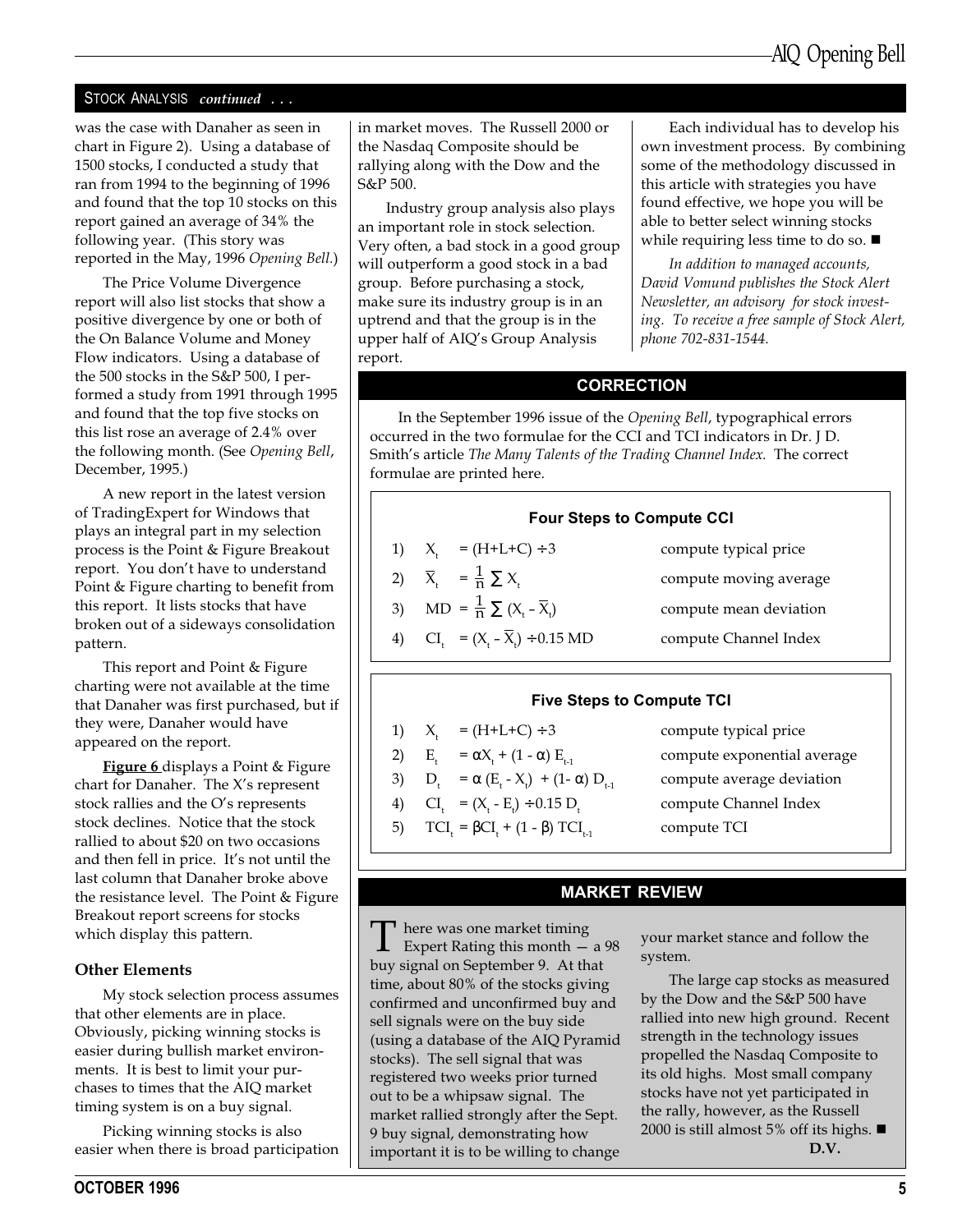### TRADING COMMENTARY

### TEN COMMON MISTAKES OR, WHAT SEPARATES THE SUCCESSFUL AIQ USER FROM THE UNSUCCESSFUL USER

There are both successful and<br>unsuccessful AIQ<br>TradingExpert users. What<br>separates the two often deals with the unsuccessful AIQ TradingExpert users. What psychological side of trading rather than the interpretation of the system and its indicators. After listening to both successful and unsuccessful users, we've assembled what we consider to be the ten most common mistakes that new AIQ users make. We present the list in no particular order.

### Mistake 1. Falling in Love with a Market Outlook.

Wall Street is always right. When the market goes against you, it is important to re-evaluate your position. This does not mean that you should change your opinion but that you must be willing to admit when you are wrong. We all know of examples of people in the newsletter industry who have been bearish for years and have missed one of the most spectacular bull advances. They don't want to admit they are wrong. The same holds true for stock analysis. When a stock that you are holding keeps falling, your reason why the stock should go up may be wrong.

### Mistake 2. Betting Against the Market Timer.

There are no perfect market timing systems but AIO's is very good. It is subject to whipsaws but it can keep you out of trouble. Whether you choose to raise cash or curtail new investments after a sell signal, it is not wise to bet against the market timer. Many times, users call saying their stock selection technique is not working. It turns out that their selection process is sound but it is hard to make money in a falling market. It is much easier to pick winning stocks when

AIQ's market model is on a buy signal rather than a sell signal.

### Mistake 3. Over Optimizing.

With technical analysis, we rely on history to tell us the future. Unfortunately, this can be taken too far. When you over optimize a system, what works in the past does not work in the future. We've all seen new trading models that produce incredible historical results but fail to match the results in the real world. It does not pay to design a system or test indicator constants on only a few securities. That's why when we perform our tests on the stock reports, we look at a database that contains at least 500 stocks and we test over different market time periods.

### Mistake 4. Not Having a Sell Discipline.

It is important to determine the parameters of when to sell before you buy a stock. This takes the emotional element out of the sell decision. Many people buy a stock and then evaluate it every day. As the stock begins to fall, emotional factors rather that a true evaluation of the stock with the AIQ system becomes the primary decision role. It is best to use a trendline stop or a trailing stop. Expert Ratings on the individual securities should not be the deciding factor.

### Mistake 5. Unrealistic Expectations

Fishermen always catch big fish. Gamblers walk away from the slots richer than when they arrived. At least that is how the story goes. In the world of stock trading, sometimes it seems you failed if you don't double your money each year. Yet, the all-time greatest money managers average a 50% gain per year. The majority of

money managers average a 12% return. Truth be told, most people don't beat the market for an extended period of time. Those who can consistently beat the market by a few percentage points each year usually end up with more money than those who try to "get rich quick.

### Mistake 6. Sell the Winners and Hold the Losers.

When people have to sell some stock, they usually sell the winners and hold the losers. That's because it is against human nature to admit you are wrong. After all, by selling a loser you move from a simple paper loss to an actual loss. The problem is that you end up holding losers for long periods of time because they fail to turn around. This money can be better used elsewhere. It is best to sell the losers and let those with profits run.

### Mistake 7. Limiting Stock Selections to Those on the Nasdaq

Because of a very successful marketing campaign, many believe the only way to buy small company growth stocks is to limit selections to Nasdaq stocks. Truth is, there are many small growth stocks on the NYSE and it costs less to buy these stocks. If two stocks trade with similar volume, in almost every case the bid-to-ask spread will be smaller for stocks listed on the NYSE than is the case for stocks on the Nasdaq. Some of the volume on the Nasdaq is also fabricated (market makers trading to market makers). Misleading volume and high bid-to-ask spreads reduces the quality of the analysis that can be performed on these stocks. A "must read" article for anyone trading Nasdaq stocks is One day soon the music's going to stop from the July 29, 1996 issue of Forbes.

Trading Commentary continued on page 8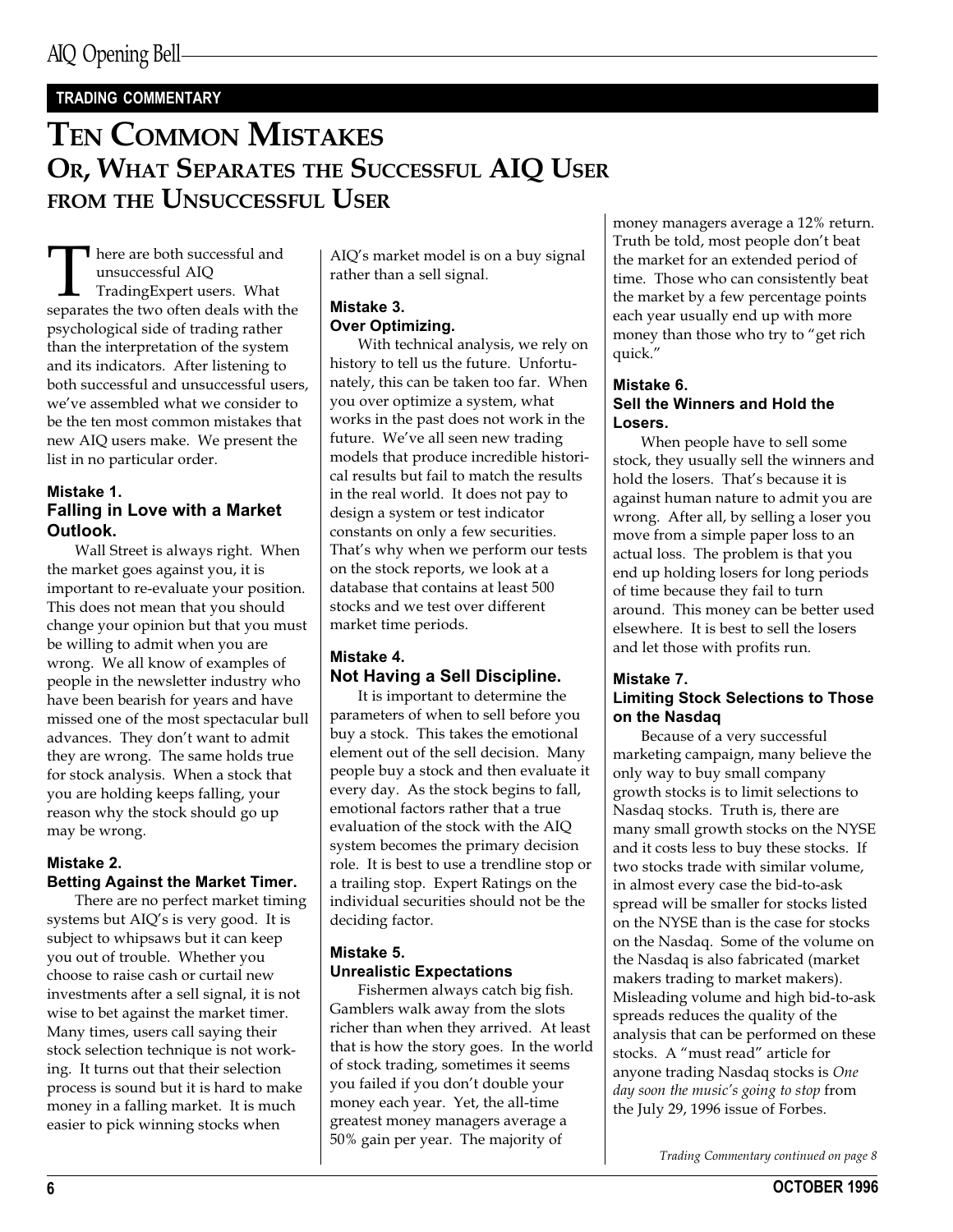## AIQ REPORTS POINT & FIGURE BREAKOUT REPORT

### By David Vomund

In the past, we've had several<br>requests for a report that lists<br>stocks that have broken above<br>resistance or stocks that have fallen n the past, we've had several requests for a report that lists stocks that have broken above below support. The new Point & Figure Breakout report accomplishes this and it is one of the most powerful new features in TradingExpert's 3.11 version. This report is available for stocks, groups, sectors, and mutual funds.

In its screening process, the report looks at the activity of the Point & Figure charts for securities rather than the normal bar charts. In Point & Figure terms, it searches for triple-top buy and sell signals. To appear on the bullish section, the stock must break above a level that acted as resistance on at least two prior occasions. The opposite is true on the sell side.

To show what the pattern looks like, **Figure 7** is a chart of a surrogate group that represents the Fidelity Select Home Finance fund. The "X"s represent rallies while the "O"s represent declines. Notice that the group rallies, enters a tight consolidation, and then rallies once again (see circles). With each consolidation the



| $\equiv$           |                                     | AIO Reports                        |                       |                 |                   |                               | Figure 8 | l÷.             |
|--------------------|-------------------------------------|------------------------------------|-----------------------|-----------------|-------------------|-------------------------------|----------|-----------------|
| <b>Beaerts</b>     | <b>Tiew</b><br>Generate:<br>Sciibea | Help                               |                       |                 |                   |                               |          |                 |
| 四                  | NBIH BI<br>Criteria:                | Chart   Fundamentals   Menu -      |                       |                 | Build List        |                               |          |                 |
| an.                |                                     | Daily Point & Figure Breakout 制定制御 |                       |                 |                   |                               |          | $\mathbf{r}$ al |
| Upside             |                                     |                                    |                       |                 |                   |                               |          |                 |
|                    |                                     |                                    |                       |                 | <b>CONTRACTOR</b> |                               |          |                 |
| Ticker             | Stock.                              | <b>France</b><br><b>Percent</b>    | TS.                   | DTS:            | Group.            | TS.<br>DTS:                   |          |                 |
| <b>FIRST</b>       | Federal Express Corp.               | 76, 244<br>$\mathbb{R}$            | 76.                   | 74.             | <b>AZTIDA</b>     | 1780<br>18                    |          | ÷               |
| <b>TRW</b>         | Travelett Lon-                      | 47.1/2                             | 72                    | ſЫ              | 61886             | 15<br>R1                      |          |                 |
| 250                | Amsouth Bandorpoiation              | 42.174                             | 39                    | $\mathbf{D}$    | 60254             | [13]<br><b>IEM</b>            |          |                 |
| <b>NOR</b>         | Noweed Corp.                        | 40.172                             | श्रा                  | n               | <b>BD234</b>      | BE.<br>间                      |          |                 |
| <b>ACCUR</b>       | Coors Adolph Co.                    | 23.174                             | 37                    | n               | 20804             | $\overline{53}$<br>Ш          |          |                 |
| FMM                | Federal Nail Mtg Assn.              | 34<br>Ш                            | $\overline{\Theta_0}$ | $\overline{30}$ | 61994             | $\overline{\mathbb{R}}$<br>15 |          |                 |
| UKR.               | Unocel Corp.                        | 35, 344<br>121                     | 84                    | $\overline{30}$ | 29134             | BB.<br>n                      |          |                 |
| AFK.               | Arristong World Inds Inc.           | 62.172<br>621                      | [79]                  | Ш               | 29484             | <b>1351</b><br><b>IB7</b>     |          | ¥.              |
| <b>Diremotific</b> |                                     |                                    |                       |                 |                   |                               |          |                 |
|                    |                                     |                                    |                       |                 | $\sim$            | Beaup-                        |          |                 |
| Tipker             | <b>Simple</b>                       | Percent Price                      | TS.                   | <b>DIES</b>     | Бавив             | TS<br>DTS:                    |          |                 |
| <b>EYN</b>         | <b>Doput Minimals Co.</b>           | 21.174                             | 91.                   | 151             | <b>FICCON</b>     | BS.<br>m                      |          | ۰               |
|                    |                                     |                                    |                       |                 |                   |                               |          |                 |
|                    |                                     |                                    |                       |                 |                   |                               |          |                 |
|                    |                                     |                                    |                       |                 |                   |                               |          |                 |
|                    |                                     |                                    |                       |                 |                   |                               |          |                 |
|                    |                                     |                                    |                       |                 |                   |                               |          |                 |
|                    |                                     |                                    |                       |                 |                   |                               |          |                 |
|                    |                                     |                                    |                       |                 |                   |                               |          | œ.              |
|                    |                                     |                                    |                       |                 |                   |                               |          |                 |
| Form View          |                                     |                                    |                       |                 |                   | <b>NUM</b>                    |          |                 |
|                    |                                     |                                    |                       |                 |                   |                               |          |                 |

group, in effect, "catches its breath." Within the consolidation, the group rallies to the same level twice before breaking above the consolidation. The Point & Figure breakout report looks for securities that have broken out of this type of consolidation pattern.

**Figure 8** shows the Point & Figure Breakout report for September 23. The stocks are sorted by Percent, which by

default is the percent change of each security over the last five trading days.

The pattern that the report screens for is most easily seen on Point & Figure charts, but it can also be seen on regular bar charts. Figure 9 shows Travelers Inc., the second stock that appears on the September 23 breakout

AIQ Reports continued on page 8